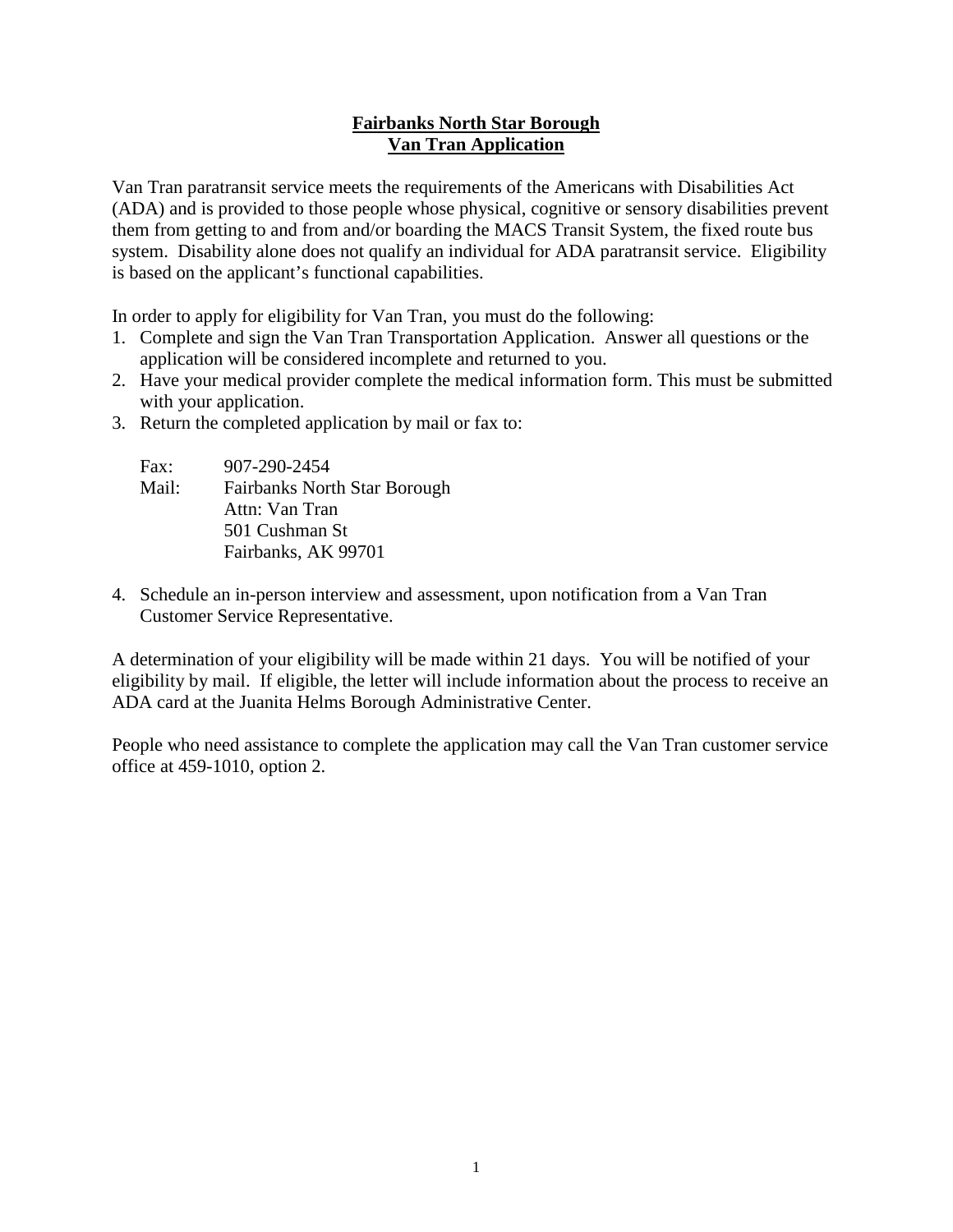# **Van Tran Paratransit Eligibility Determination**

Those people who are determined eligible for Van Tran paratransit service will be given one of the following, based upon their functional capabilities.

#### Unconditional Eligibility

There will be no restrictions to Van Tran service within the program guidelines.

#### Temporary Eligibility

Van Tran service will be provided to people who are determined capable of using accessible MACS Transit bus service, but have a temporary need for Van Tran.

#### Conditional Eligibility

Van Tran service will be provided for certain trips for which it is determined that the person's disability prevents him or her from using MACS Transit independently.

### **Appeal Process**

Applicants who are determined not eligible, or who do not agree with the conditions established for their use of Van Tran may request a review of their eligibility by submitting an appeal in writing to the Fairbanks North Star Borough Transportation Director. Information regarding the appeal process is provided when an applicant receives notification of eligibility.

### **Where to send the application, or to ask questions:**

Return the application by mail or fax.

Phone: (907) 459-1010 option 2

Fax: 907-290-2454

Email: [vantran@fnsb.us](mailto:vantran@fnsb.us)

Mail: Fairbanks North Star Borough Attn: Van Tran 501 Cushman St Fairbanks, AK 99701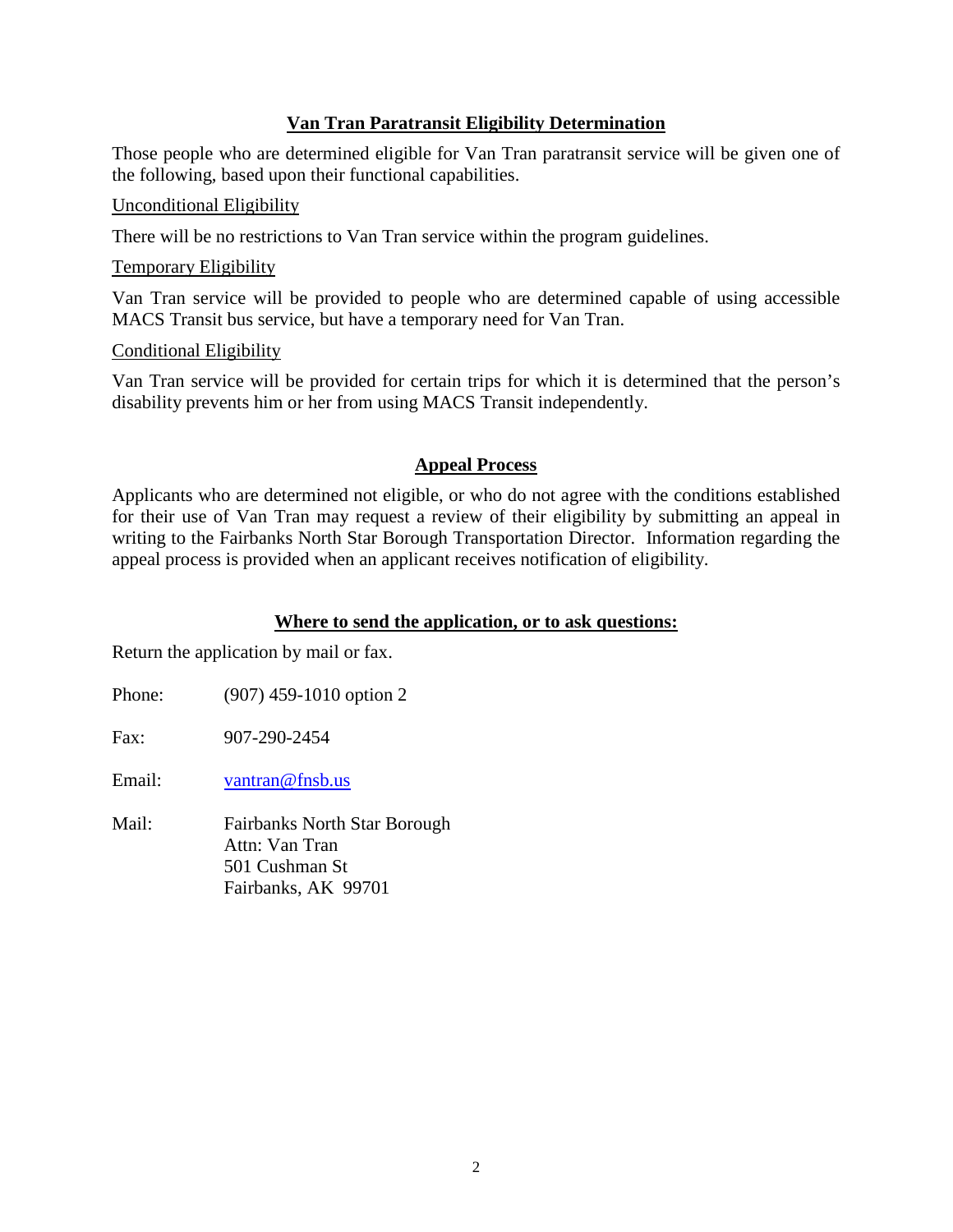# **VAN TRAN APPLICATION**

All questions must be answered before your application will be considered. Incomplete applications will be returned and will delay the process.

| Part One - Contact Information       |                                                                                 |                                                                                      |
|--------------------------------------|---------------------------------------------------------------------------------|--------------------------------------------------------------------------------------|
|                                      |                                                                                 |                                                                                      |
| <b>Residence Address:</b>            |                                                                                 |                                                                                      |
|                                      |                                                                                 |                                                                                      |
|                                      | $City$ $City$ $State$ $Zip$                                                     |                                                                                      |
| <b>Mailing Address:</b>              |                                                                                 |                                                                                      |
|                                      |                                                                                 |                                                                                      |
|                                      |                                                                                 | $City$ $City$ $Size$ $Size$ $Zip$                                                    |
|                                      |                                                                                 |                                                                                      |
|                                      |                                                                                 |                                                                                      |
|                                      | Date of Birth:                                                                  |                                                                                      |
| Sex: $\Box$ Male $\Box$ Female       |                                                                                 |                                                                                      |
| <b>Emergency Contact</b>             |                                                                                 |                                                                                      |
|                                      |                                                                                 |                                                                                      |
|                                      |                                                                                 |                                                                                      |
| Part Two - ADA Applicant Information |                                                                                 |                                                                                      |
|                                      | 1. Are you a: $\Box$ Current Van Tran Rider $\Box$ New Applicant $\Box$ Visitor |                                                                                      |
|                                      |                                                                                 | 2. What type of impairment or limitation prevents you from using MACS Transit buses? |
| $\Box$ None                          | $\Box$ Mental Illness                                                           | $\Box$ Physical Disability                                                           |
|                                      | $\Box$ Brain Injury $\Box$ Developmental Disability                             |                                                                                      |
|                                      | $\Box$ Visual $\Box$ Legally Blind                                              | $\Box$ Totally Blind                                                                 |
|                                      |                                                                                 |                                                                                      |
| Medical / Clinical Diagnosis (s)     |                                                                                 |                                                                                      |
|                                      |                                                                                 |                                                                                      |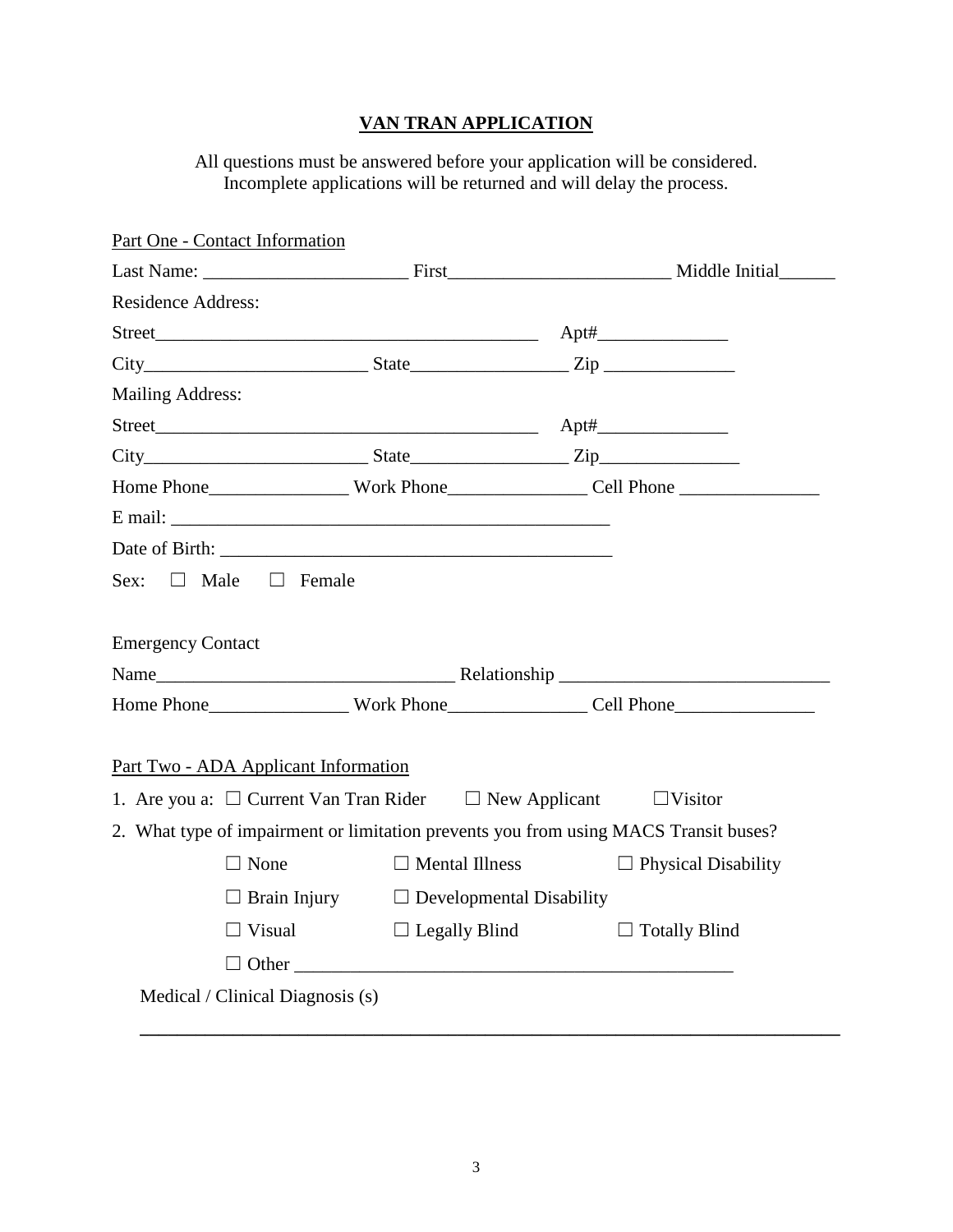Briefly explain how the impairment(s) or limitation(s) prevent you from using MACS Transit buses.

# 3. Is your disability or health condition:

| $\Box$ Permanent                                                                                                                           |                        |            |                           |
|--------------------------------------------------------------------------------------------------------------------------------------------|------------------------|------------|---------------------------|
| $\Box$ Weather related?                                                                                                                    |                        |            |                           |
|                                                                                                                                            |                        |            |                           |
|                                                                                                                                            |                        |            |                           |
| 4. Can you stand outside without support for $15 - 30$ minutes?<br>$\Box$ Yes<br>$\Box$ No                                                 |                        |            |                           |
| 5. Can you sit outside for $15 - 30$ minutes?                                                                                              |                        |            | $\Box$ No<br>$\Box$ Yes   |
| 6. Please indicate the primary mobility aids you use when traveling in the community:                                                      |                        |            |                           |
| $\Box$ Support cane                                                                                                                        | $\Box$ Leg Braces      |            | $\Box$ Picture Board      |
| $\Box$ Long White Cane                                                                                                                     | $\Box$ Crutches        |            | $\Box$ Alphabet Board     |
| $\Box$ Low Vision Aid                                                                                                                      | $\Box$ Walker          |            | $\Box$ Powered Wheelchair |
| $\Box$ Hearing Aid                                                                                                                         | $\Box$ Powered Scooter |            | $\Box$ Manual Wheelchair  |
| Other                                                                                                                                      | $\Box$ Prosthesis      |            | $\Box$ Oxygen Tank        |
| $\Box$ None                                                                                                                                |                        |            |                           |
| 7. Do you use a service animal?                                                                                                            | $\Box$ Yes             | $\Box$ No  |                           |
| If yes, what type animal?                                                                                                                  |                        |            |                           |
| What function does the service animal provide regarding your transportation?                                                               |                        |            |                           |
|                                                                                                                                            |                        |            |                           |
| Is the animal certified?                                                                                                                   | $\Box$ Yes             | $\Box$ No  |                           |
| 8. Is your wheelchair or scooter device greater than 30 inches wide and 48 inches long?                                                    |                        |            |                           |
|                                                                                                                                            | $\Box$ Yes             | $\Box$ No  | $\Box$ N/A                |
| 9. Does your wheelchair or scooter device exceed 800 pounds when occupied by applicant?                                                    | $\Box$ Yes             | $\Box$ No  | $\Box$ N/A                |
| 10. Do you require a Personal Care Attendant (PCA) to help you travel? A PCA is a person<br>provided by you to help with your daily needs. |                        | $\Box$ Yes | $\Box$ No                 |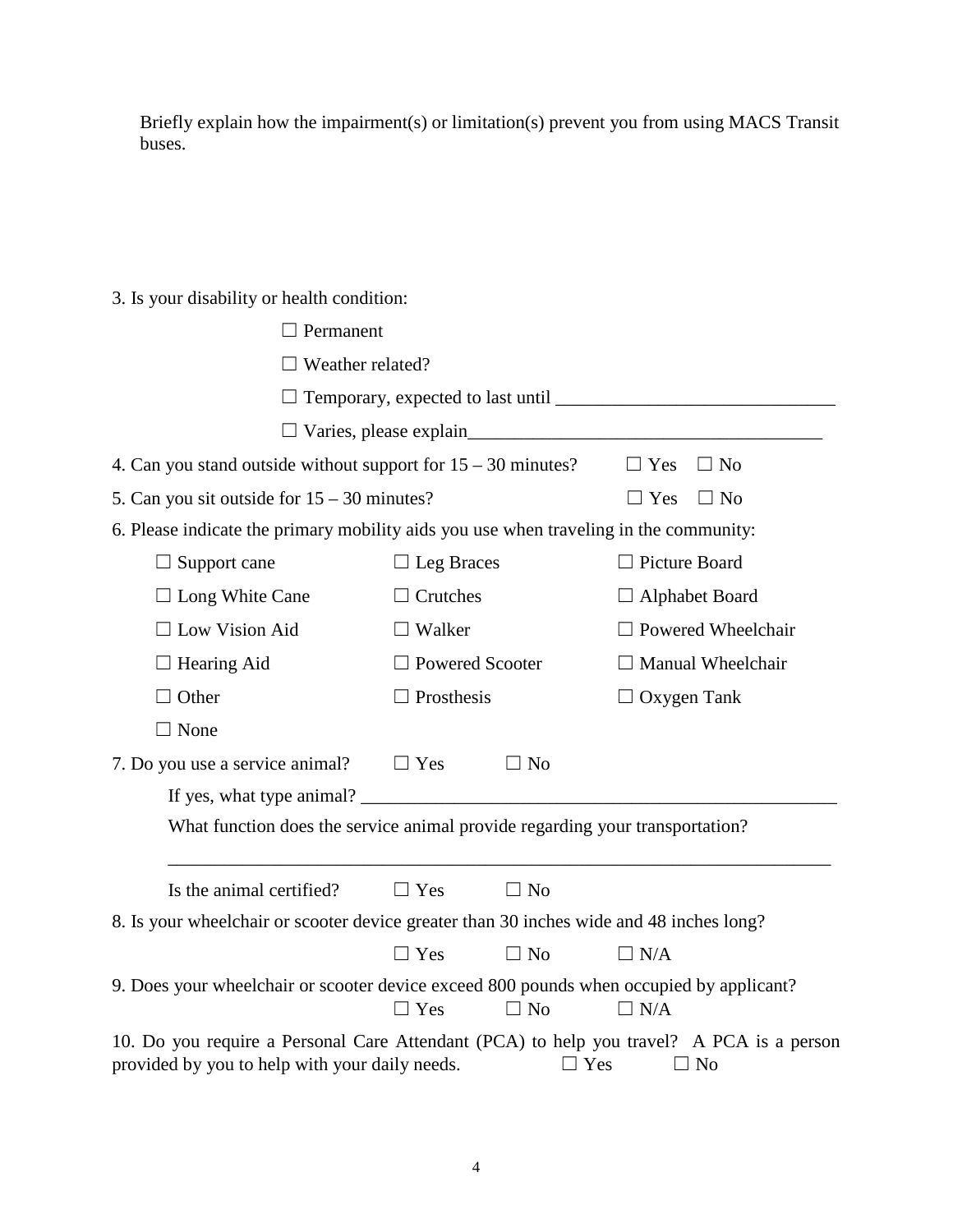| 11. Have you applied for Van Tran before? $\Box$ Yes                                                     | $\Box$ No                           |  |  |
|----------------------------------------------------------------------------------------------------------|-------------------------------------|--|--|
| If yes, how has your condition changed?                                                                  |                                     |  |  |
|                                                                                                          |                                     |  |  |
| 12. How are you currently traveling? $\Box$ Family / Friends $\Box$ Cab $\Box$ Bus $\Box$ Other          |                                     |  |  |
| 13. Can you climb three steps with a hand rail, without assistance?                                      |                                     |  |  |
| $\Box$ Yes                                                                                               | $\Box$ No<br>$\Box$ Don't Know      |  |  |
| 14. Check the items listed below that might help you ride MACS Transit buses:                            |                                     |  |  |
| $\Box$ Help with trip planning                                                                           | $\Box$ Bus stops closer to my house |  |  |
| $\Box$ Help communicating                                                                                |                                     |  |  |
| $\Box$ Someone to teach me                                                                               | $\Box$ None                         |  |  |
| 15. Have you ever used MACS Transit in Fairbanks?                                                        |                                     |  |  |
| $\Box$ Yes<br>$\Box$ No                                                                                  |                                     |  |  |
|                                                                                                          |                                     |  |  |
| 16. Has anyone ever taught you how to use MACS Transit buses in Fairbanks?                               |                                     |  |  |
| $\Box$ No<br>$\Box$ Yes                                                                                  |                                     |  |  |
|                                                                                                          |                                     |  |  |
| 17. Have you used public buses in another city or cities?                                                |                                     |  |  |
| $\Box$ Yes<br>$\Box$ No                                                                                  |                                     |  |  |
| $\Box$ I don't know<br>18. What is the closest bus route to your home? Route____________________________ |                                     |  |  |
| 19. What is the terrain from your home to the nearest bus stop?                                          |                                     |  |  |
|                                                                                                          |                                     |  |  |
| 20. What are some trips that you frequently make?                                                        |                                     |  |  |
|                                                                                                          |                                     |  |  |
|                                                                                                          |                                     |  |  |
| 21. Living Arrangements                                                                                  |                                     |  |  |
| Family/Friend<br><b>Nursing Home</b>                                                                     | Supported / Assisted Living         |  |  |
| $\Box$ By yourself<br>Group Home                                                                         | $\Box$ Other (Specify)              |  |  |

22. What agencies or persons are allowed to represent you, and exchange information with MACS Transit on your behalf? (List name and phone number)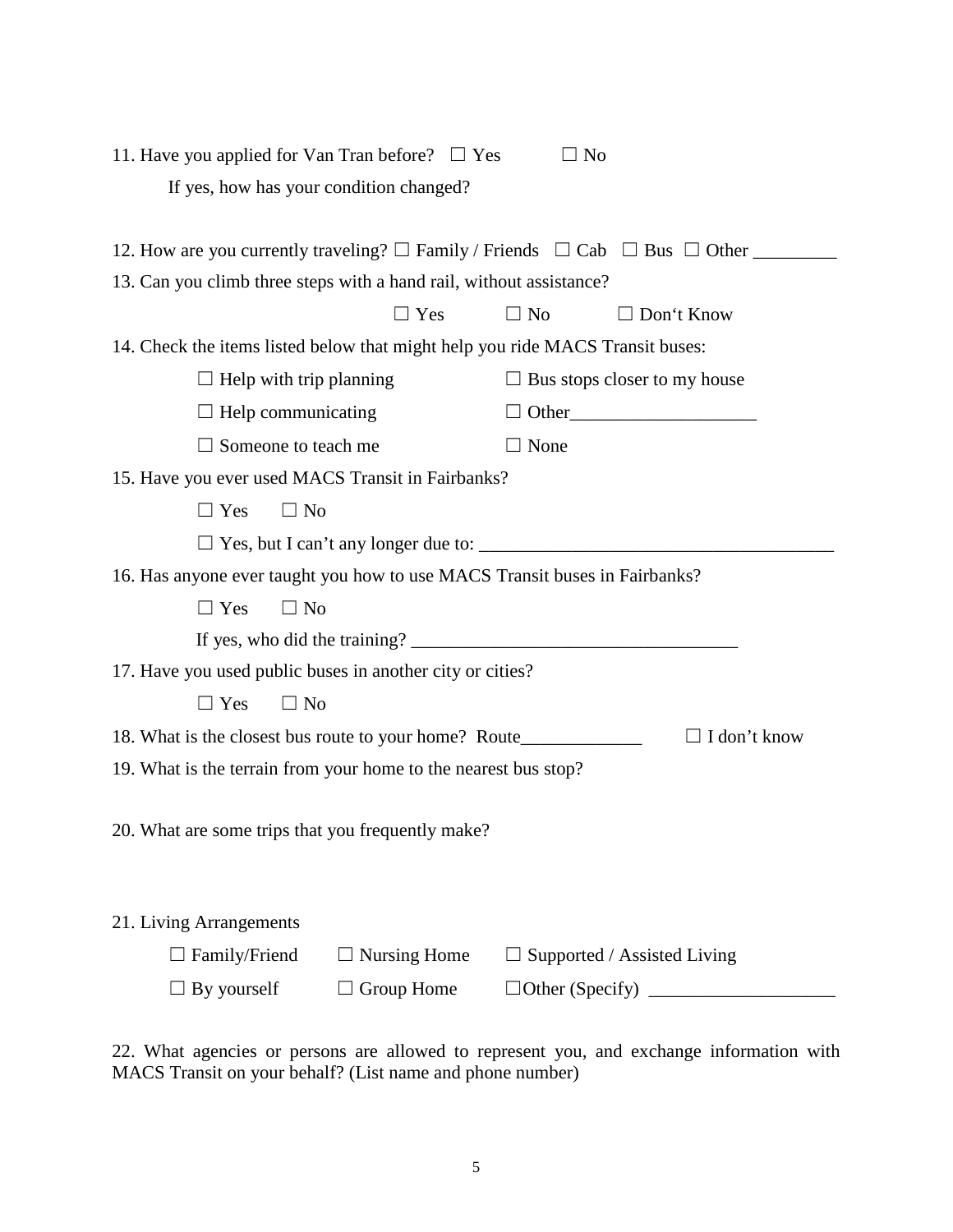# Part 3 - Medical Provider Verification **To be Completed by Medical Provider**.

The applicant has requested to use Van Tran service for their transportation needs. The Van Tran system requires that all applicants submit a medical verification of their disability that prevents them from using the MACS Transit bus system. The information you provide will allow us to make an appropriate evaluation of this request and how it may apply to specific trip requests.

- 1. Capacity in which you know the applicant:
- 2. Medical diagnosis of this person's disability:
- 3. The applicant has listed impairments or limitations that prevent them from using MACS Transit buses (reference client application page 3). Are the statements consistent with your medical diagnosis?  $\Box$  YES  $\Box$  NO

\_\_\_\_\_\_\_\_\_\_\_\_\_\_\_\_\_\_\_\_\_\_\_\_\_\_\_\_\_\_\_\_\_\_\_\_\_\_\_\_\_\_\_\_\_\_\_\_\_\_\_\_\_\_\_\_\_\_\_\_\_\_\_\_\_\_\_\_\_\_

\_\_\_\_\_\_\_\_\_\_\_\_\_\_\_\_\_\_\_\_\_\_\_\_\_\_\_\_\_\_\_\_\_\_\_\_\_\_\_\_\_\_\_\_\_\_\_\_\_\_\_\_\_\_\_\_\_\_\_\_\_\_\_\_\_\_\_\_\_\_

4. Is the condition temporary?  $\Box$  YES  $\Box$  NO

| If so, what is the expected duration? Begin | Until |  |
|---------------------------------------------|-------|--|
|                                             |       |  |

- 5. If the applicant has a disability that effects their mobility, are they:
	- a. Able to walk or use a mobility device to move 200 feet without assistance from another person:  $\Box$  in summer  $\Box$  in winter  $\Box$  neither summer or winter
	- b. Able to walk or use a mobility device to move  $\frac{1}{4}$  mile without assistance from another person:  $\Box$  in summer  $\Box$  in winter  $\Box$  neither summer or winter
	- c. Able to walk or use a mobility device to move 1/2 mile without assistance from another person:  $\Box$  in summer  $\Box$  in winter  $\Box$  neither summer or winter
	- d. Able to walk or use a mobility device to move  $\frac{3}{4}$  mile without assistance from another person:  $\Box$  in summer  $\Box$  in winter  $\Box$  neither summer or winter
	- e. Able to climb three 12-inch stairs with handrails without assistance from another person  $\Box$  in summer  $\Box$  in winter  $\Box$  neither summer or winter
	- f.  $\Box$  Not applicable
- 6. Does this applicant use mobility aids? If so, what are they?

\_\_\_\_\_\_\_\_\_\_\_\_\_\_\_\_\_\_\_\_\_\_\_\_\_\_\_\_\_\_\_\_\_\_\_\_\_\_\_\_\_\_\_\_\_\_\_\_\_\_\_\_\_\_\_\_\_\_\_\_\_\_\_\_\_\_\_\_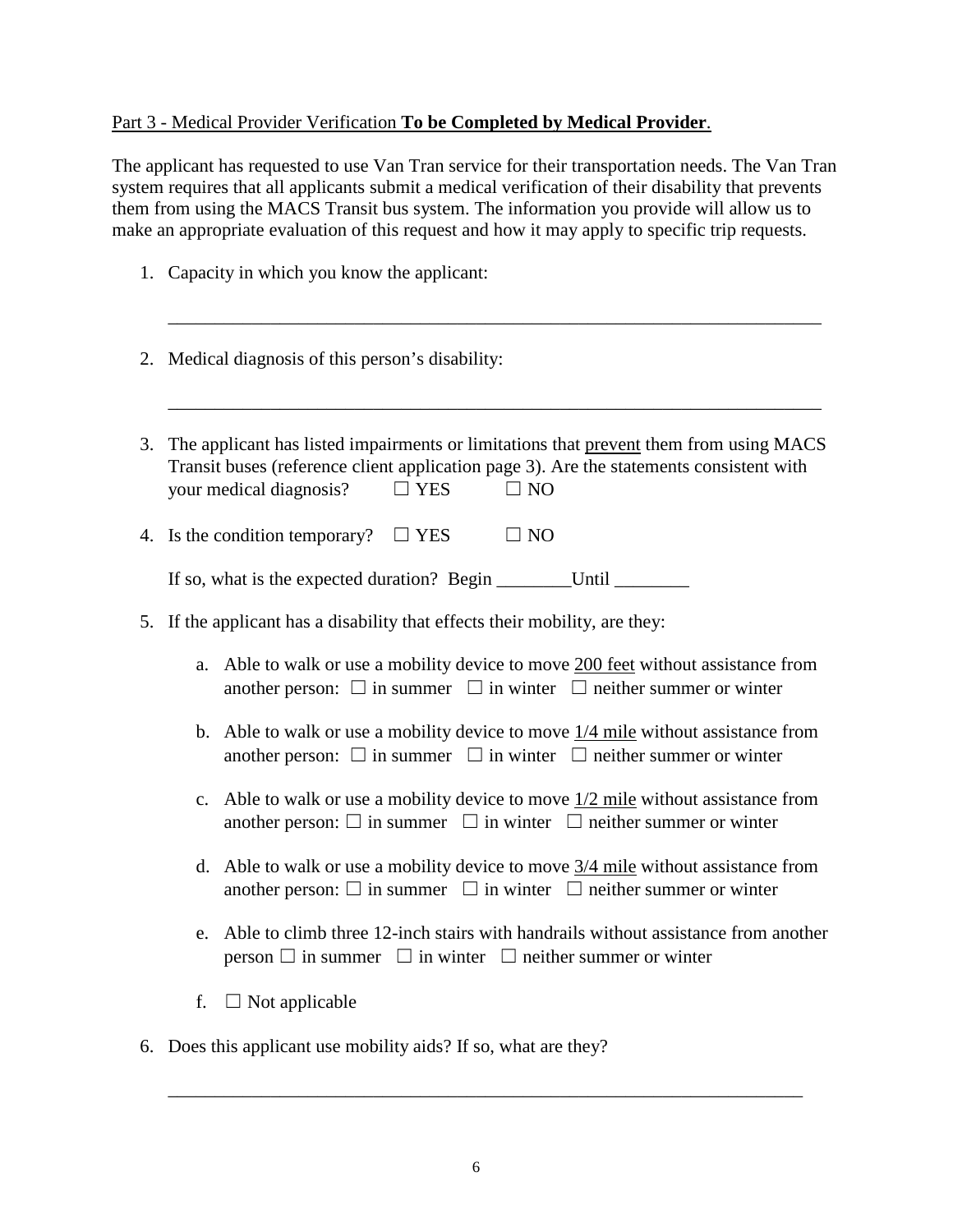7. If this applicant has a visual disability, what is their visual acuity with best correction?

|    | Right<br>Left<br>Both eyes<br>Visual fields | $\mathbf{X}$<br>X.<br>R |                                                    | <b>Both</b> |            |  |
|----|---------------------------------------------|-------------------------|----------------------------------------------------|-------------|------------|--|
|    | $\Box$ Not applicable                       |                         |                                                    |             |            |  |
| 8. |                                             |                         | Does this person require a Personal Care Attendant |             | <b>YES</b> |  |

9. If the applicant has a cognitive disability, is the applicant able to:

| a. give addresses and telephone numbers upon request?     | $\Box$ YES $\Box$ NO |  |
|-----------------------------------------------------------|----------------------|--|
| b. recognize a destination or landmark?                   | $\Box$ YES $\Box$ NO |  |
| c. deal with unexpected situations or changes in routine? | $\Box$ YES $\Box$ NO |  |
| d. ask for, understand and follow directions?             | $\Box$ YES $\Box$ NO |  |

- 10. What disabilities restrict this person from using the regular bus system?
- 11. Is there any other effect of the applicant's disability of which Van Tran should be aware?  $\Box$  YES  $\Box$  NO

If so, please describe it below.

| Date: $\qquad \qquad$ |
|-----------------------|